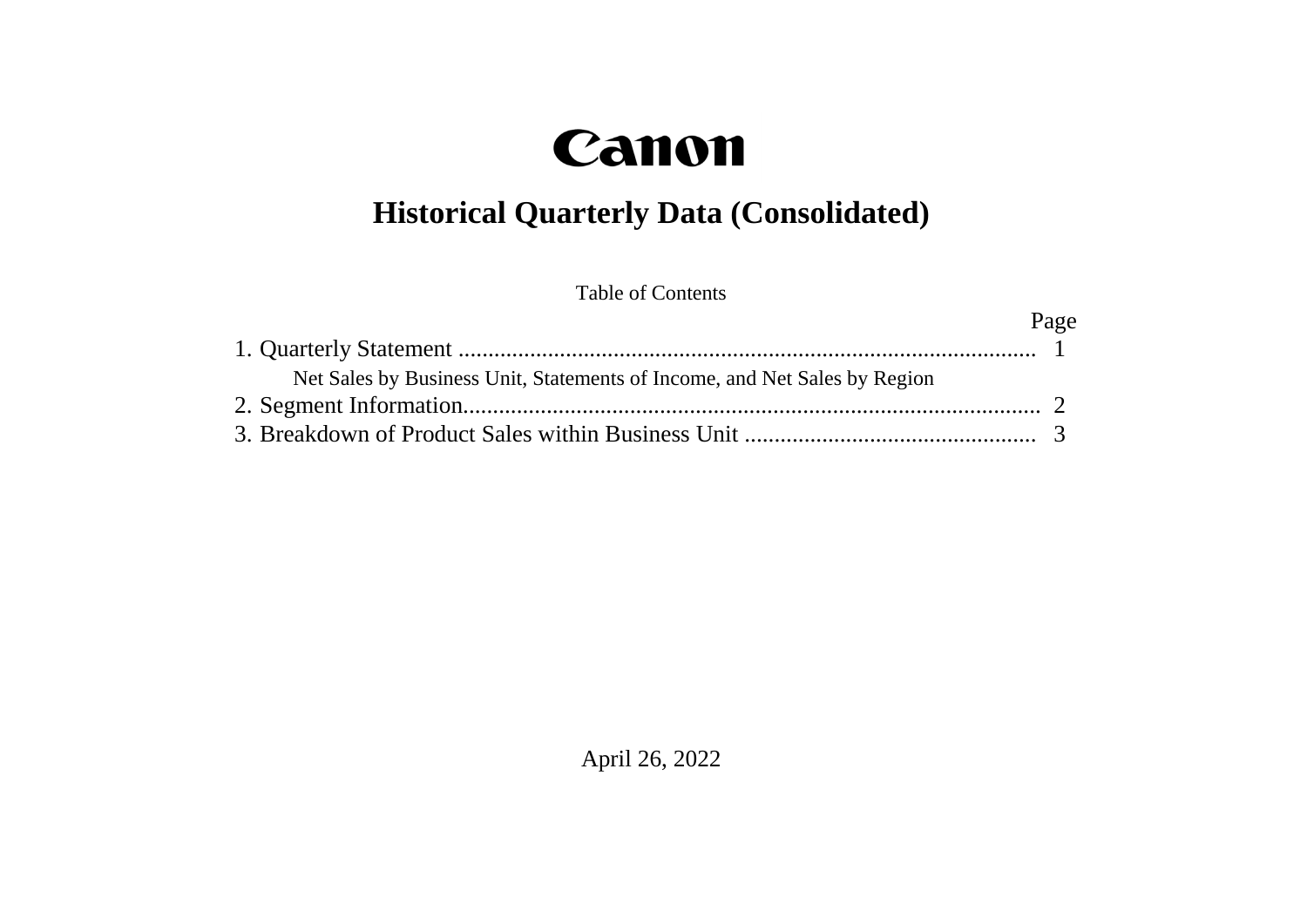#### **1. Quarterly Statement**

| <b>1. Quarterly Statement</b>                           |          |                                                 |           |          |          |                                                 |          |          |                                                |             |             |             |             |             |             |             |             |             |             |             | санон       |
|---------------------------------------------------------|----------|-------------------------------------------------|-----------|----------|----------|-------------------------------------------------|----------|----------|------------------------------------------------|-------------|-------------|-------------|-------------|-------------|-------------|-------------|-------------|-------------|-------------|-------------|-------------|
|                                                         | 2019     |                                                 |           |          |          | 2020                                            |          |          |                                                |             |             | 2020        |             |             |             | 2021        | 2022        |             |             |             |             |
|                                                         |          | 1st quarter 2nd quarter 3rd quarter 4th quarter |           |          |          | 1st quarter 2nd quarter 3rd quarter 4th quarter |          |          |                                                | 1st quarter | 2nd quarter | 3rd quarter | 4th quarter | 1st quarter | 2nd quarter | 3rd quarter | 4th quarter | 1st quarter | 2nd quarter | 3rd quarter | 4th quarter |
| (Millions of ven)                                       |          |                                                 |           |          |          |                                                 |          |          | (Millions of ven)                              |             |             |             |             |             |             |             |             |             |             |             |             |
| <b>Net Sales by Business Unit</b>                       |          |                                                 |           |          |          |                                                 |          |          | <b>Net Sales by Business Unit</b>              |             |             |             |             |             |             |             |             |             |             |             |             |
| (Old Segment)                                           |          |                                                 |           |          |          |                                                 |          |          | (New Segment)                                  |             |             |             |             |             |             |             |             |             |             |             |             |
| Office                                                  | 438.998  | 440.761                                         | 425.339   | 447,009  | 397.619  | 307,547                                         | 335.860  | 399,186  | Printing                                       | 477.841     | 393.428     | 430,070     | 503,088     | 469.355     | 489,641     | 459.201     | 520,650     | 504,778     |             |             |             |
| <b>Imaging System</b>                                   | 176,316  | 204.687                                         | 189,174   | 237,237  | 151,728  | 141,674                                         | 185.402  | 233,434  | Imaging                                        | 119,825     | 95.526      | 140,678     | 185,285     | 148,604     | 169,847     | 153,784     | 181.297     | 157.201     |             |             |             |
| Medical System                                          | 109,420  | 105.143                                         | 113,937   | 110.025  | 106,094  | 101.852                                         | 105,376  | 122,752  | Medica                                         | 106,094     | 101.852     | 105,376     | 122,752     | 124.414     | 111,777     | 115,714     | 128.457     | 118,198     |             |             |             |
| <b>Industry and Others</b>                              | 163.079  | 179,472                                         | 164,658   | 181,224  | 147.131  | 139,275                                         | 153,295  | 215,112  | Industrial & Others                            | 98.812      | 99.542      | 103.809     | 159.359     | 124.552     | 138,065     | 130.381     | 152,744     | 125.823     |             |             |             |
| Eliminations                                            | (23.347) | (24, 194)                                       | (23, 613) | (22,026) | (20.260) | (17,033)                                        | (21,052) | (24.749) | Eliminations                                   | (20, 260)   | (17,033)    | (21,052)    | (24.749)    | (24, 274)   | (27, 397)   | (25,756)    | (27, 699)   | (26.650)    |             |             |             |
| Total of net sales                                      | 864.466  | 905.869                                         | 869,495   | 953.469  | 782,312  | 673,315                                         | 758.881  | 945,735  | Total of net sales                             | 782,312     | 673.315     | 758.881     | 945,735     | 842,651     | 881,933     | 833.324     | 955,449     | 879,350     |             |             |             |
| <b>Statements of Income</b>                             |          |                                                 |           |          |          |                                                 |          |          | <b>Statements of Income</b>                    |             |             |             |             |             |             |             |             |             |             |             |             |
| Net Sales                                               | 864.466  | 905.869                                         | 869.495   | 953,469  | 782.312  | 673.315                                         | 758.88   | 945,735  | Net Sales                                      | 782,312     | 673.315     | 758.881     | 945,735     | 842,651     | 881,933     | 833,324     | 955,44      | 879,350     |             |             |             |
| Cost of sales                                           | 474.11   | 499.462                                         | 479,619   | 530,074  | 423.649  | 398,000                                         | 431.305  | 531,421  | Cost of sales                                  | 423.649     | 398,000     | 431.305     | 531,42      | 458,292     | 464,310     | 445,365     | 517,598     | 484,958     |             |             |             |
| Gross profit                                            | 390,355  | 406.407                                         | 389,876   | 423,395  | 358,663  | 275,315                                         | 327,576  | 414.314  | Gross profit                                   | 358,663     | 275,315     | 327,576     | 414,314     | 384,359     | 417,623     | 387,959     | 437,851     | 394,392     |             |             |             |
| % of sales                                              | 45.2%    | 44.9%                                           | 44.8%     | 44.4%    | 45.8%    | 40.9%                                           | 43.2%    | 43.8%    | % of sales                                     | 45.8%       | 40.9%       | 43.2%       | 43.8%       | 45.6%       | 47.4%       | 46.6%       | 45.8%       | 44.9%       |             |             |             |
| <b>Operating Expenses</b>                               | 349.929  | 363,280                                         | 351.431   | 370,973  | 325,786  | 293.070                                         | 308,384  | 338,081  | <b>Operating Expenses</b>                      | 325,786     | 293,070     | 308.384     | 338.08      | 313,795     | 340,354     | 329.231     | 362,494     | 318.252     |             |             |             |
| Operating profit                                        | 40.426   | 43,127                                          | 38.445    | 52,422   | 32,877   | (17,755)                                        | 19.192   | 76,233   | Operating profit                               | 32,877      | (17, 755)   | 19,192      | 76,233      | 70.564      | 77.269      | 58,728      | 75,357      | 76.140      |             |             |             |
| % of sales                                              | 4.7%     | 4.8%                                            | 4.4%      | 5.5%     | 4.2%     | (2.6%)                                          | 2.5%     | 8.1%     | % of sales                                     | 4.2%        | $(2.6\%)$   | 2.5%        | 8.1%        | 8.4%        | 8.8%        | 7.0%        | 7.9%        | 8.7%        |             |             |             |
| Other income (deductions):                              |          |                                                 |           |          |          |                                                 |          |          | Other income (deductions)                      |             |             |             |             |             |             |             |             |             |             |             |             |
| Interest and dividend income                            | 1,560    | 1,357                                           | 1,349     | 1,260    | 1,138    | 487                                             | 657      | 641      | Interest and dividend income                   | 1.138       | 487         | 657         | 641         | 424         | 613         | 482         | 713         | 608         |             |             |             |
| Interest expenses                                       | (284)    | (252)                                           | (275)     | (227)    | (186)    | (202)                                           | (206)    | (260)    | Interest expenses                              | (186)       | (202)       | (206)       | (260)       | (168)       | (180)       | (94)        | (205)       | (234)       |             |             |             |
| Other, net                                              | 4.411    | 6.843                                           | 7.505     | (2,174)  | 682      | 10.247                                          | 3.165    | 3.570    | Other, net                                     | 682         | 10.247      | 3.165       | 3.570       | (4.772)     | 8.071       | 20.210      | (4.306)     | (8.817)     |             |             |             |
| Total                                                   | 5.687    | 7.948                                           | 8.579     | (1.141)  | 1.634    | 10.532                                          | 3.616    | 3.951    | Total                                          | 1.634       | 10.532      | 3.616       | 3.951       | (4.516)     | 8.504       | 20.598      | (3.798)     | (8, 443)    |             |             |             |
| Income before income taxes                              | 46.113   | 51,075                                          | 47,024    | 51,281   | 34.511   | (7,223)                                         | 22,808   | 80,184   | Income before income taxes                     | 34.511      | (7,223)     | 22,808      | 80,184      | 66,048      | 85,773      | 79,326      | 71,559      | 67.697      |             |             |             |
| % of sales                                              | 5.3%     | 5.6%                                            | 5.4%      | 5.4%     | 4.4%     | $(1.1\%)$                                       | 3.0%     | 8.4%     | % of sales                                     | 4.4%        | $(1.1\%)$   | 3.0%        | 8.5%        | 7.8%        | 9.7%        | 9.5%        | 7.5%        | 7.7%        |             |             |             |
| Income taxes                                            | 11,222   | 13,908                                          | 16.202    | 14.814   | 10.425   | (2,121)                                         | 3.648    | 22.385   | Income taxes                                   | 10.425      | (2,121)     | 3.648       | 22,385      | 17,482      | 21.251      | 25,001      | 8,132       | 17.904      |             |             |             |
| Consolidated net income                                 | 34.891   | 37.167                                          | 30.822    | 36,467   | 24.086   | (5.102)                                         | 19.160   | 57,799   | Consolidated net income                        | 24.086      | (5.102)     | 19.160      | 57,799      | 48.566      | 64.522      | 54.325      | 63,427      | 49.793      |             |             |             |
| Less:Net income attributable to noncontrolling interest | 3.583    | 2.648                                           | 4.300     | 3.852    | 2.180    | 3.733                                           | 2.502    | 4.210    | Less:Net income attributable to noncontrolling | 2.180       | 3.733       | 2.502       | 4.210       | 4.112       | 3.373       | 5.008       | 3.629       | 3.818       |             |             |             |
| Net income attributable to Canon Inc.                   | 31,308   | 34,519                                          | 26,522    | 32,615   | 21.906   | (8,835)                                         | 16.658   | 53,589   | Net income attributable to Canon Inc.          | 21,906      | (8, 835)    | 16,658      | 53.589      | 44,454      | 61,149      | 49,317      | 59,798      | 45,975      |             |             |             |
| % of sales                                              | 3.6%     | 3.8%                                            | 3.1%      | 3.4%     | 2.8%     | (1.3%)                                          | 2.2%     | 5.7%     | % of sales                                     | 2.8%        | (1.3%)      | 2.2%        | 5.7%        | 5.3%        | 6.9%        | 5.9%        | 6.3%        | 5.2%        |             |             |             |
| <b>Net Sales by Region</b>                              |          |                                                 |           |          |          |                                                 |          |          | <b>Net Sales by Region</b>                     |             |             |             |             |             |             |             |             |             |             |             |             |
| Japan                                                   | 219,294  | 210.812                                         | 227,816   | 214,612  | 214,678  | 177.293                                         | 192.817  | 221,517  | Japan                                          | 214,678     | 177.293     | 192,817     | 221,51      | 224,268     | 191.310     | 186,435     | 228,365     | 220,558     |             |             |             |
| Overseas:                                               |          |                                                 |           |          |          |                                                 |          |          | Overseas:                                      |             |             |             |             |             |             |             |             |             |             |             |             |
| Americas                                                | 238,366  | 258,070                                         | 249,399   | 283,243  | 215.435  | 182.801                                         | 202,463  | 251,752  | Americas                                       | 215.435     | 182,801     | 202.463     | 251,752     | 218,358     | 247.330     | 244,611     | 258,540     | 252,670     |             |             |             |
| Europe                                                  | 214,883  | 223,865                                         | 199,874   | 243,858  | 197,803  | 160,622                                         | 195,737  | 241,454  | Europe                                         | 197,803     | 160,622     | 195,737     | 241,454     | 210.989     | 235,526     | 206,069     | 242,314     | 217,680     |             |             |             |
| Asia and Oceania                                        | 191,923  | 213,122                                         | 192,406   | 211,756  | 154,396  | 152,599                                         | 167,864  | 231,012  | Asia and Oceania                               | 154,396     | 152,599     | 167,864     | 231,012     | 189,036     | 207,767     | 196,209     | 226,230     | 188,442     |             |             |             |
| Overseas total                                          | 645.172  | 695,057                                         | 641.679   | 738,857  | 567.634  | 496,022                                         | 566,064  | 724.218  | Overseas total                                 | 567,634     | 496.022     | 566,064     | 724.218     | 618.383     | 690.623     | 646,889     | 727,084     | 658,792     |             |             |             |
| Total                                                   | 864,466  | 905,869                                         | 869,495   | 953,469  | 782,312  | 673,315                                         | 758.881  | 945,735  | Total                                          | 782.312     | 673.315     | 758.881     | 945,735     | 842,651     | 881.933     | 833,324     | 955,449     | 879,350     |             |             |             |
|                                                         |          |                                                 |           |          |          |                                                 |          |          |                                                |             |             |             |             |             |             |             |             |             |             |             |             |

Canon

\*Fiscal year figures 2019 were restated to account for provision for paid leave.

Fasced on the realignment of internal reporting and management structure, changes were made to the names and composition of segments from the first quarter of 2021. Information pertaining to fiscal year 2020 has also been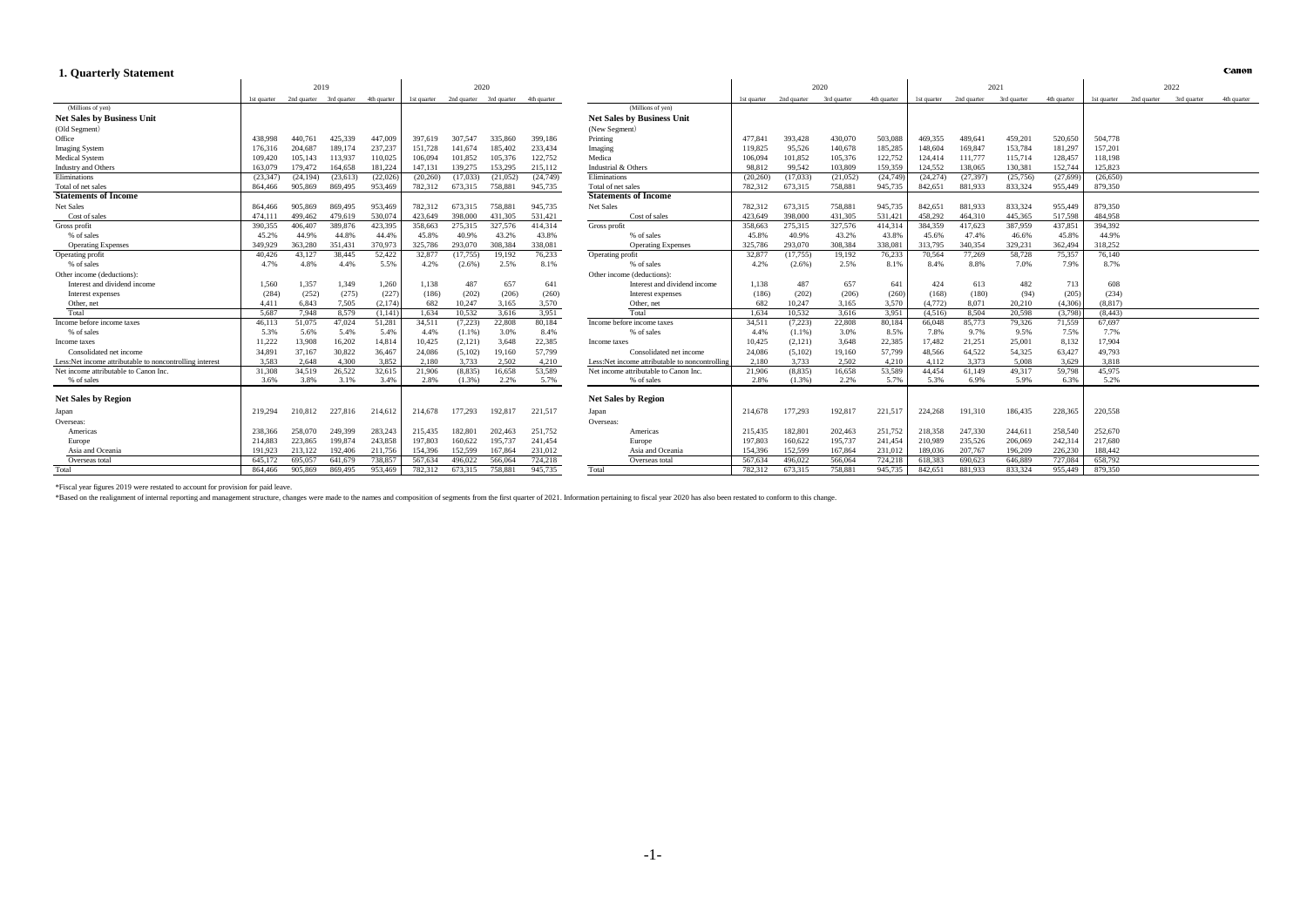#### **2. Segment Information**

|                             |             | 2019        |             |             | 2020        |             |             |             |                      |                             |             | 2020        |             |             |             | 2021        |             |             | 2022        |             |             |             |
|-----------------------------|-------------|-------------|-------------|-------------|-------------|-------------|-------------|-------------|----------------------|-----------------------------|-------------|-------------|-------------|-------------|-------------|-------------|-------------|-------------|-------------|-------------|-------------|-------------|
|                             | 1st quarter | 2nd quarter | 3rd quarter | 4th quarter | 1st quarter | 2nd quarter | 3rd quarter | 4th quarter |                      |                             | 1st quarter | 2nd quarter | 3rd quarter | 4th quarter | 1st quarter | 2nd quarter | 3rd quarter | 4th quarter | 1st quarter | 2nd quarter | 3rd quarter | 4th quarter |
| (Millions of ven)           |             |             |             |             |             |             |             |             |                      | (Millions of ven)           |             |             |             |             |             |             |             |             |             |             |             |             |
| (Old Segment)               |             |             |             |             |             |             |             |             | (New Segment)        |                             |             |             |             |             |             |             |             |             |             |             |             |             |
| Office:                     |             |             |             |             |             |             |             |             | Printing:            |                             |             |             |             |             |             |             |             |             |             |             |             |             |
| Net sales                   | 438.99      | 440.761     | 425,339     | 447,009     | 397,619     | 307,547     | 335,860     | 399,186     |                      | Net sales                   | 477.841     | 393,428     | 430,070     | 503,088     | 469,355     | 489.641     | 459,201     | 520,650     | 504,778     |             |             |             |
| Operating profit            | 44,64       | 40,385      | 40,130      | 39,839      | 45,927      | (945)       | 2,532       | 33,855      |                      | Operating profit            | 55,392      | 18,113      | 18,217      | 55,386      | 53,160      | 63,814      | 60,301      | 48,439      | 52,204      |             |             |             |
| % of sales                  | 10.2%       | 9.2%        | 9.4%        | 8.9%        | 11.6%       | (0.3% )     | 0.8%        | 8.5%        |                      | % of sales                  | 11.6%       | 4.6%        | 4.2%        | 11.0%       | 11.3%       | 13.0%       | 13.1%       | 9.3%        | 10.3%       |             |             |             |
| Imaging System:             |             |             |             |             |             |             |             |             | Imaging:             |                             |             |             |             |             |             |             |             |             |             |             |             |             |
| Net sales                   | 176,31      | 204,687     | 189,174     | 237,237     | 151,728     | 141,674     | 185,402     | 233,434     |                      | Net sales                   | 119,825     | 95,526      | 140,678     | 185,285     | 148,604     | 169,847     | 153,784     | 181,297     | 157,201     |             |             |             |
| Operating profit            | 4,737       | 12,656      | 10,088      | 20,686      | 917         | 773         | 26,938      | 43,177      |                      | Operating profit            | (9,793)     | (20, 802)   | 12,478      | 23,847      | 18,135      | 20,911      | 17,739      | 21,933      | 13,361      |             |             |             |
| % of sales                  | 2.7%        | 6.2%        | 5.3%        | 8.7%        | 0.6%        | 0.5%        | 14.5%       | 18.5%       |                      | % of sales                  | (8.2%)      | (21.8%      | 8.9%        | 12.9%       | 12.2%       | 12.3%       | 11.5%       | 12.1%       | 8.5%        |             |             |             |
| Medical System:             |             |             |             |             |             |             |             |             | Medical:             |                             |             |             |             |             |             |             |             |             |             |             |             |             |
| Net sales                   | 109,42      | 105,143     | 113,937     | 110,025     | 106,094     | 101,852     | 105,376     | 122,752     |                      | Net sales                   | 106,094     | 101,852     | 105,376     | 122,752     | 124,414     | 111,777     | 115,714     | 128,457     | 118,198     |             |             |             |
| Operating profit            | 6.702       | 3,375       | 9,044       | 7,623       | 3,989       | 5,922       | 5.040       | 10,293      |                      | Operating profit            | 3,989       | 5,922       | 5,040       | 10,293      | 11,515      | 3,689       | 5,983       | 8,233       | 6,321       |             |             |             |
| % of sales                  | 6.1%        | 3.2%        | 7.9%        | 6.9%        | 3.8%        | 5.8%        | 4.8%        | 8.4%        |                      | % of sales                  | 3.8%        | 5.8%        | 4.8%        | 8.4%        | 9.3%        | 3.3%        | 5.2%        | 6.4%        | 5.3%        |             |             |             |
| Industry and Others:        |             |             |             |             |             |             |             |             | Industrial & Others: |                             |             |             |             |             |             |             |             |             |             |             |             |             |
| Net sales                   | 163,07      | 179,472     | 164,658     | 181,224     | 147,131     | 139,275     | 153.295     | 215,112     |                      | Net sales                   | 98,812      | 99,542      | 103,809     | 159,359     | 124,552     | 138,065     | 130,381     | 152,744     | 125,823     |             |             |             |
| Operating profit            | 5,77        | 9,495       | 2,777       | 1,344       | 3,765       | (2,359)     | 4.161       | 7,661       |                      | Operating profit            | 6.714       | 1,834       | 4.714       | 7,254       | 9,157       | 15.487      | 1,475       | 18,179      | 11,276      |             |             |             |
| % of sales                  | 3.5%        | 5.3%        | 1.7%        | 0.7%        | 2.6%        | (1.7%)      | 2.7%        | 3.6%        |                      | % of sales                  | 6.8%        | 1.8%        | 4.5%        | 4.6%        | 7.4%        | 11.2%       | 1.1%        | 11.9%       | 9.0%        |             |             |             |
| Corporate and Eliminations: |             |             |             |             |             |             |             |             |                      | Corporate and Eliminations: |             |             |             |             |             |             |             |             |             |             |             |             |
| Net sales                   | (23.347)    | (24.194)    | (23, 613)   | (22,026)    | (20, 260)   | (17,033)    | (21,052)    | (24,749)    |                      | Net sales                   | (20, 260)   | (17,033)    | (21,052)    | (24, 749)   | (24, 274)   | (27, 397)   | (25,756)    | (27,699)    | (26, 650)   |             |             |             |
| Operating profit            | (21, 431)   | (22, 784)   | (23, 594)   | (17,070)    | (21, 721)   | (21, 146)   | (19, 479)   | (18, 753)   |                      | Operating profit            | (23, 425)   | (22, 822)   | (21, 257)   | (20, 547)   | (21, 403)   | (26, 632)   | (26,770)    | (21, 427)   | (7,022)     |             |             |             |
| Consolidated:               |             |             |             |             |             |             |             |             | Consolidated:        |                             |             |             |             |             |             |             |             |             |             |             |             |             |
| Net sales                   | 864,466     | 905,869     | 869,495     | 953,469     | 782,312     | 673,315     | 758,881     | 945,735     |                      | Net sales                   | 782,312     | 673,315     | 758,881     | 945,735     | 842,651     | 881,933     | 833,324     | 955,449     | 879,350     |             |             |             |
| Operating profit            | 40,426      | 43,127      | 38,445      | 52,422      | 32,877      | (17, 755)   | 19,192      | 76,233      |                      | Operating profit            | 32,877      | (17, 755)   | 19,192      | 76,233      | 70,564      | 77,269      | 58,728      | 75,357      | 76,140      |             |             |             |
| % of sales                  | 4.7%        | 4.8%        | 4.4%        | 5.5%        | 4.2%        | (2.6%)      | 2.5%        | 8.1%        |                      | % of sales                  | 4.2%        | (2.6%       | 2.5%        | 8.1%        | 8.4%        | 8.8%        | 7.0%        | 7.9%        | 8.7%        |             |             |             |

Canon

\*Fiscal year figures 2019 were restated to account for provision for paid leave.<br>\*Based on the realignment of internal reporting and management structure, changes were made to the names and composition of segments from the